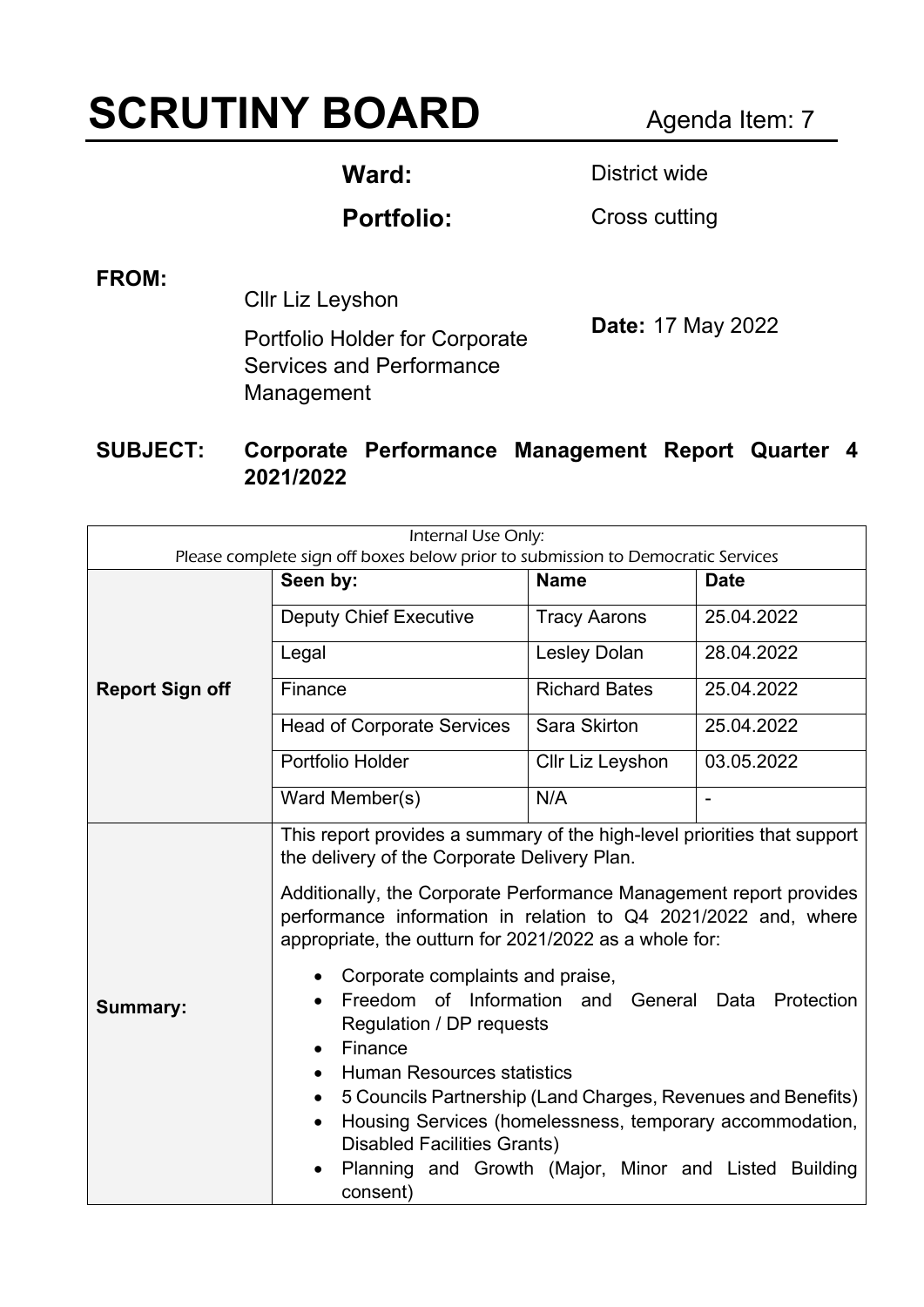|                                                                                                        | Neighbourhood Services (Fly tipping, Street Cleansing and<br>Grounds Maintenance)<br>Community Health Services (service requests, enforcement)<br>Somerset Waste Partnership (Waste and Recycling)<br>$\bullet$<br>Performance management has interdependencies with governance<br>matters, such as those reported to Audit Committee. We are working<br>corporately to ensure transparency and integration of performance and<br>governance information.<br>Should Members wish to receive more detail in relation to any of the<br>projects or actions, they are asked to contact the Performance and<br>Improvement Officer or Head of Corporate Services in advance of the<br>committee meeting so that full briefings can be provided. |  |
|--------------------------------------------------------------------------------------------------------|---------------------------------------------------------------------------------------------------------------------------------------------------------------------------------------------------------------------------------------------------------------------------------------------------------------------------------------------------------------------------------------------------------------------------------------------------------------------------------------------------------------------------------------------------------------------------------------------------------------------------------------------------------------------------------------------------------------------------------------------|--|
| <b>Recommendation:</b>                                                                                 | Scrutiny Board is asked to:<br>Consider and comment on the information contained within this<br>1.<br>report.<br>2.<br>Identify any issues or performance exceptions that Scrutiny<br>wishes to highlight as a concern to Cabinet.<br>Where performance exceptions are identified, consider whether<br>3.<br>the proposed actions are adequate and appropriate to address<br>concerns and improve performance to the desired level.<br>Consider the content, level of detail and the format of the report<br>4.<br>and make any recommendations for improvements.                                                                                                                                                                           |  |
| <b>Direct and/or</b><br>indirect impact on<br>service delivery to<br>our customers and<br>communities: | Performance management and effective complaints management link<br>to all priorities within the Corporate Delivery Plan and cut across all<br>This report summarises performance<br>service<br>against<br>areas.<br>achievement of the priorities and what actions are needed to ensure<br>continuous improvement.                                                                                                                                                                                                                                                                                                                                                                                                                          |  |
| <b>Contribution to</b><br>Corporate<br><b>Priorities:</b>                                              | Effective performance management supports the delivery of all the<br>Council's priorities.                                                                                                                                                                                                                                                                                                                                                                                                                                                                                                                                                                                                                                                  |  |
| Legal<br>Implications:                                                                                 | There are no direct legal implications arising from this report. However,<br>if performance is not at satisfactory levels, the risk of legal challenge<br>arising increases.                                                                                                                                                                                                                                                                                                                                                                                                                                                                                                                                                                |  |
| <b>Impact on Service</b><br>Plans:                                                                     | The Corporate Delivery Plan sets the direction for all Council services<br>and is reflected in service plans.                                                                                                                                                                                                                                                                                                                                                                                                                                                                                                                                                                                                                               |  |
| <b>Financial</b><br>Implications:                                                                      | There are no direct financial implications arising from this report.<br>However, if performance is not at the expected or desired level then<br>resources may need to be reviewed or redirected to enable improved<br>performance.                                                                                                                                                                                                                                                                                                                                                                                                                                                                                                          |  |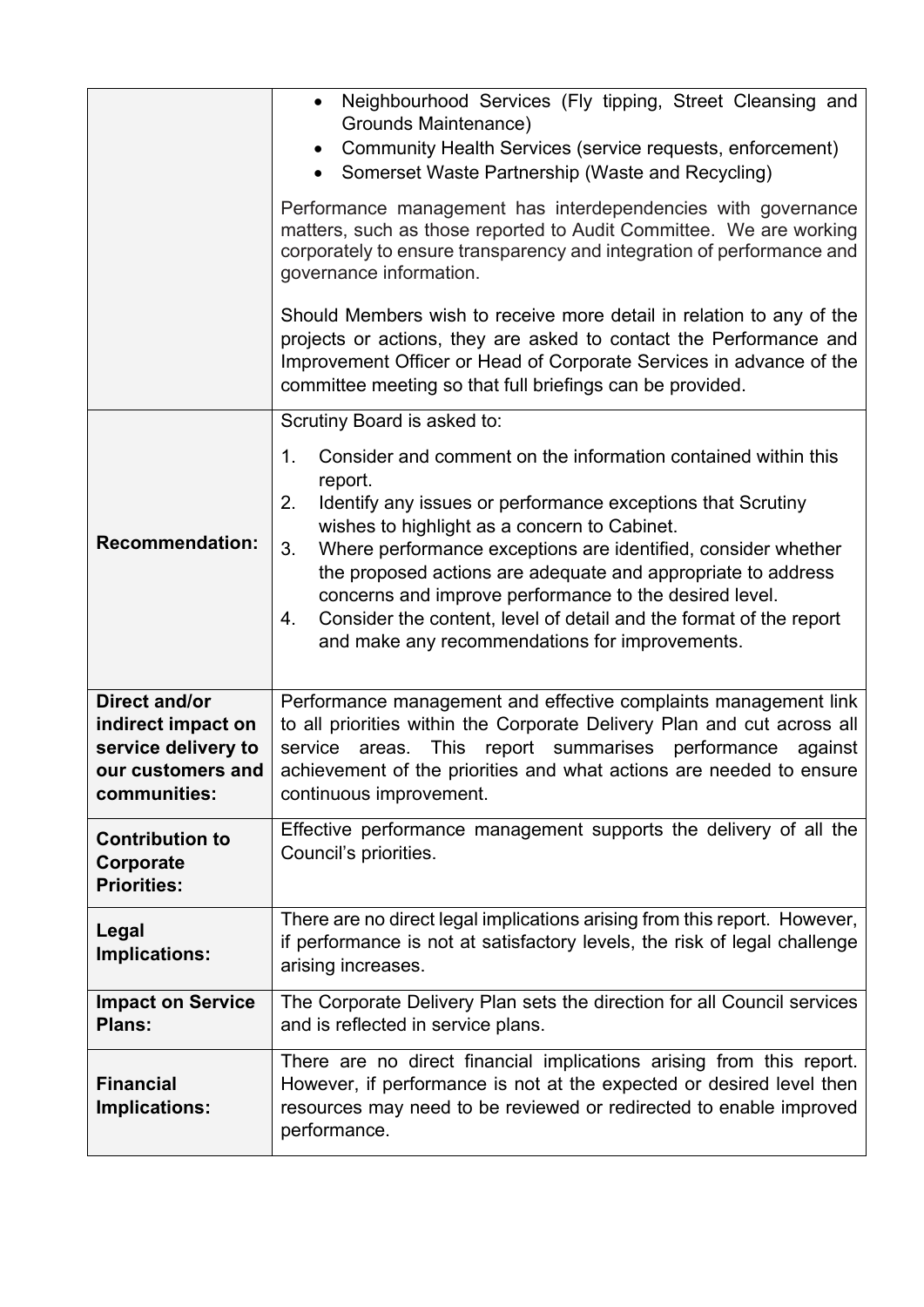| <b>Climate Change</b>                                                              | There are no direct climate change implications arising from this report.                                                                                                                                                                                                                                                                                                                                                                                                                                                 |  |  |
|------------------------------------------------------------------------------------|---------------------------------------------------------------------------------------------------------------------------------------------------------------------------------------------------------------------------------------------------------------------------------------------------------------------------------------------------------------------------------------------------------------------------------------------------------------------------------------------------------------------------|--|--|
| <b>Risks and</b>                                                                   | However, some individual supporting projects reflect specific elements                                                                                                                                                                                                                                                                                                                                                                                                                                                    |  |  |
| <b>Opportunities:</b>                                                              | of the Council's climate change agenda.                                                                                                                                                                                                                                                                                                                                                                                                                                                                                   |  |  |
| <b>Crime and</b>                                                                   | No direct implications arising from the report, however some of the                                                                                                                                                                                                                                                                                                                                                                                                                                                       |  |  |
| <b>Disorder</b>                                                                    | Corporate Delivery Plan actions contribute to reducing antisocial                                                                                                                                                                                                                                                                                                                                                                                                                                                         |  |  |
| Implications:                                                                      | behaviour in the district.                                                                                                                                                                                                                                                                                                                                                                                                                                                                                                |  |  |
| <b>Equalities</b><br>Implications:                                                 | The Council's priority to Make Mendip a Fairer Place reflects its<br>commitment to addressing inequalities. Customer feedback can help<br>the Council identify any groups of people who may potentially be<br>experiencing our services differently to the majority of our customers.<br>When reviewing performance and making recommendations, Members<br>should be minded to consider how services might impact on different<br>sections of the community.                                                              |  |  |
| <b>Risk Assessment</b><br>and Adverse<br>Impact on<br>Corporate<br><b>Actions:</b> | Any areas at risk of missing a target are highlighted within this report.<br>Members are asked to consider these areas and consider any<br>proposed remedial actions. Each Business Plan will have its own risk<br>register, to ensure that service risks are managed at an operational<br>level. Corporate risks will continue to form part of the corporate<br>governance reporting. Corporate projects will have their own risk<br>registers, with significant risks being included on the Strategic Risk<br>Register. |  |  |

### **INTRODUCTION**

This report sets out Corporate Performance for Q4 of 2021/2022 and, where appropriate, the outturn for the year as a whole.

The Corporate Delivery Plan (CDP), agreed by Cabinet on 6<sup>th</sup> September 2021, outlines the areas of focus for the Council until April 2023. The high-level dashboards, detailing progress against these actions, can be found within this report.

At the end of March 2022, 3 of the priority actions were completed, and 17 priority actions remain active. Of the 17 remaining priority actions 76% are on target and 24% are slightly off target.

In addition to reporting on how we are delivering against the Corporate Delivery Plan, this report includes performance against Key Performance Indicators (KPIs) for a number of services, including those provided via the 5 Councils Partnership.

It is important to note that, whilst the LGR transition priority is one action within the CDP, there are a huge number of deliverables required to achieve the transition and LGR progress will only be summarised at a high level within this report. Furthermore, a substantial number of Mendip staff are currently working on delivering the transition and it is anticipated that the staff resource being utilised across all Councils in Somerset will grow significantly over the coming months, until vesting date.